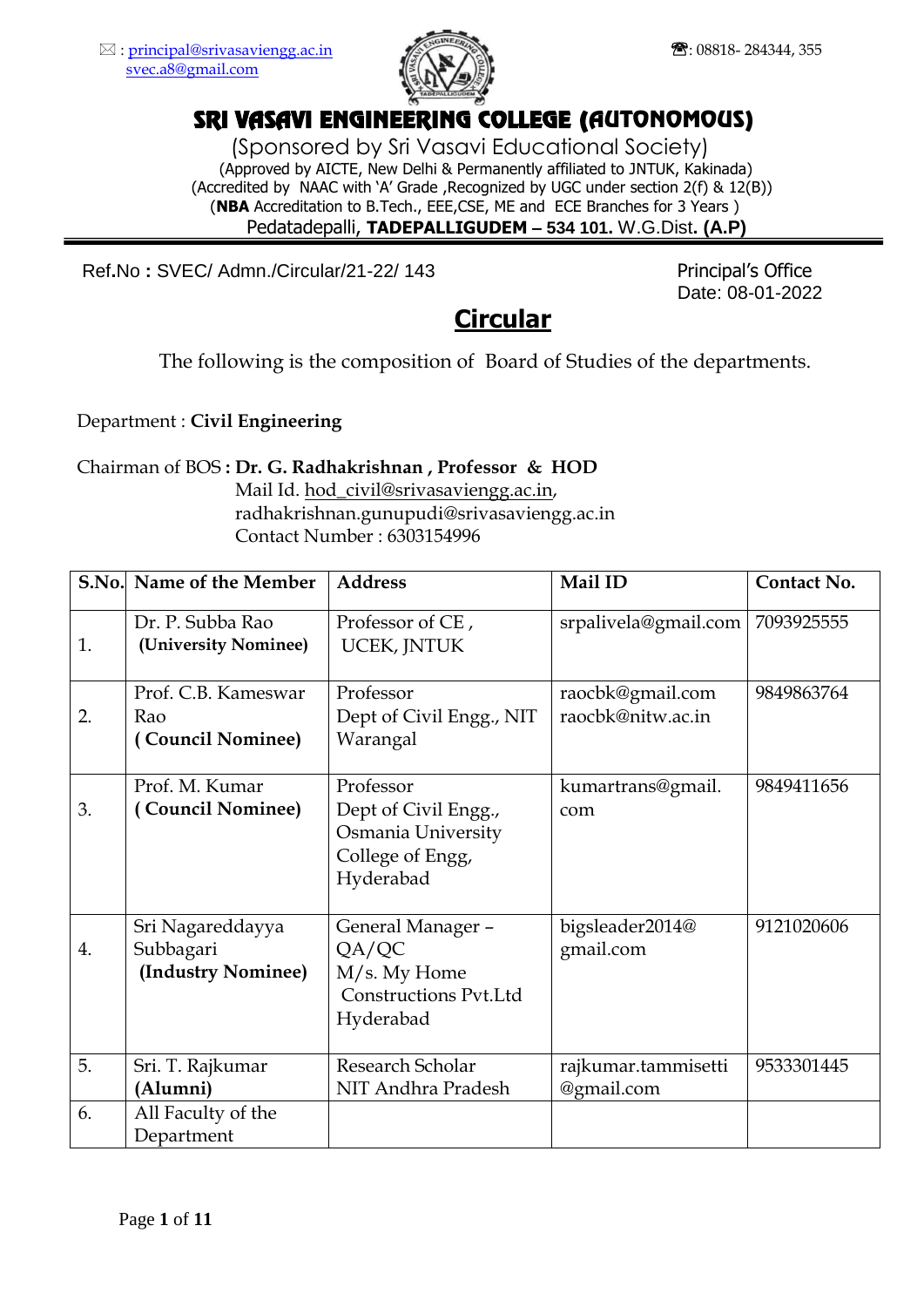## Department : **Electrical & Electronics Engineering**

## Chairman of BOS **: Dr. D. Sudha Rani , Professor & HOD**

 Mail Id. hod\_eee@srivasaviengg.ac.in, sudharani.donepudi@srivasaviengg.ac.in Contact Number : 9440122061

|     | S.No. Name of the Member                             | <b>Address</b>                                                                                             | Mail ID                              | <b>Contact No.</b> |
|-----|------------------------------------------------------|------------------------------------------------------------------------------------------------------------|--------------------------------------|--------------------|
| 1.  | Prof. R.Srinivasa Rao<br>(University Nominee)        | Professor<br>Dept of EEE,<br>UCEK, JNTUK                                                                   | srinivas.jntueee@gmail.com           | 9440462814         |
| 2.  | Prof. M. Sydulu<br>(Council Nominee)                 | Professor<br>Department of<br>Electrical and<br>Electronics<br>Engineering,<br>NIT Warangal                | sydulumaheswarapu@<br>yahoo.co.in    | 8702462210         |
| .3. | Prof. Y. P. Obulesu<br>(Council Nominee)             | Professor<br>Department of<br>Electrical and<br>Electronics<br>Engineering,<br>VIT University,<br>Vellore. | ypobulesh@gmail.com                  | 9966747042         |
| 4.  | Sri B.N.V.R.C. Suresh<br>Kumar<br>(Industry Nominee) | Retired AGM,<br>Power Grid<br>Corporation of<br>India,<br>Hyderabad                                        | sureshkumarpowergrid<br>@gmail.com   | 9491245461         |
| 5.  | Sri Ch. Vinay Kumar<br>(Alumni)                      | Assistant<br><b>Engineer EHT</b><br>Lines.<br>Eluru.                                                       | vinaykumar.chimakurthy<br>@gmail.com | 9491063457         |
| 6.  | All Faculty of the<br>Department                     |                                                                                                            |                                      |                    |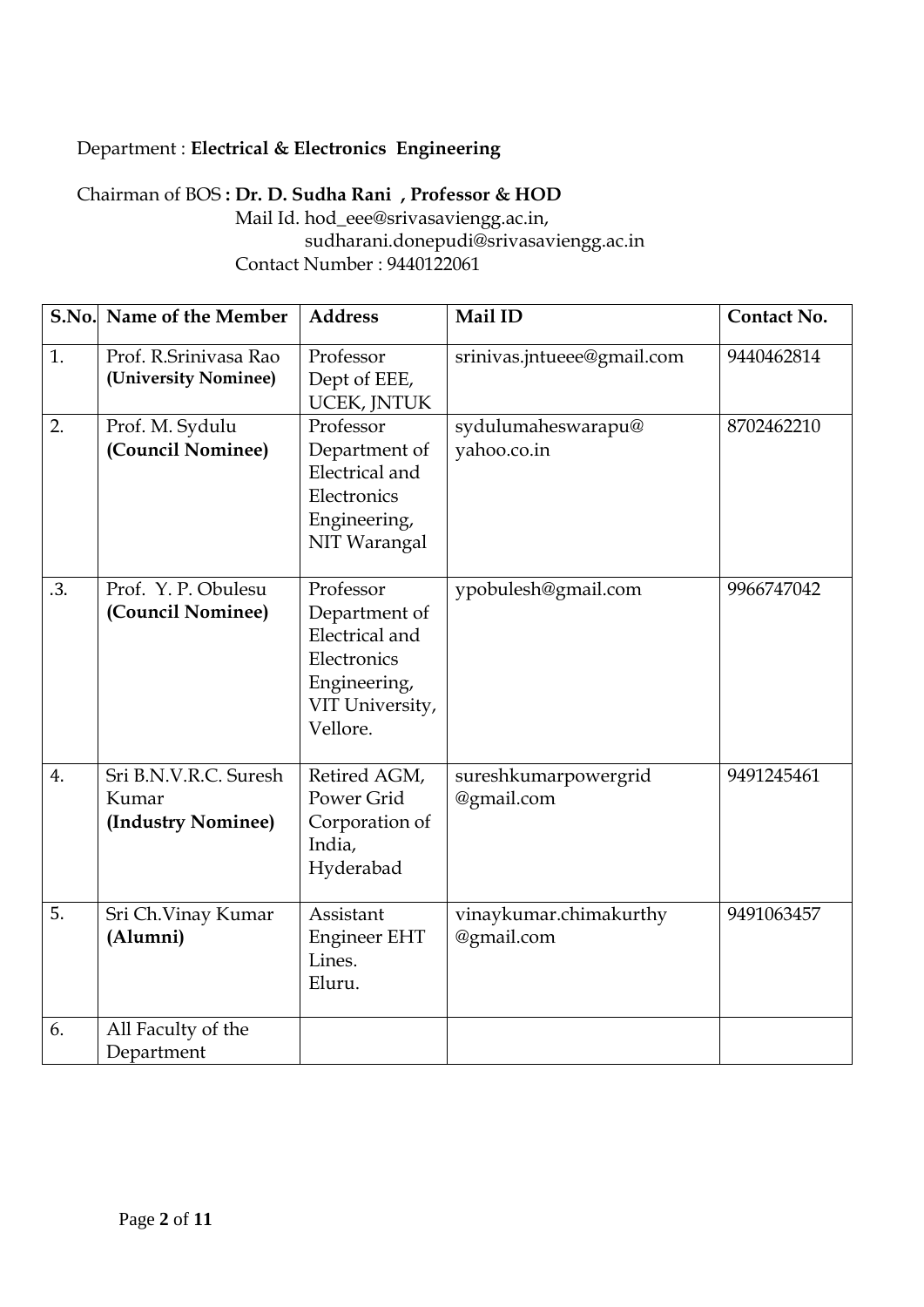#### Department : **Mechanical Engineering**

## Chairman of BOS **: Dr. Dr. M.V. Ramesh , Professor & HOD**

 Mail Id. maa\_ram@yahoo.co.in , hod\_mech@srivasaviengg.ac.in Contact Number : 9885183268

|    | S.No. Name of the Member                           | <b>Address</b>                                                                                                | Mail ID                                                            | <b>Contact No.</b>       |
|----|----------------------------------------------------|---------------------------------------------------------------------------------------------------------------|--------------------------------------------------------------------|--------------------------|
| 1. | Prof. N.Mohan Rao<br>(University<br>Nominee)       | Professor<br>Director, IIIPT &<br>SDC, Professor<br>Dept of<br>Mechanical<br>Engineering,<br>JNTUK , Kakinada | nmohan72@rediffmail.com<br>ceug@jntuk.edu.in<br>nmohan72@gmail.com | 7893407555               |
| 2. | Prof. R.V.Chalam<br>(Council Nominee)              | Professor<br>Department of<br>Mechanical<br>Engineering,<br>NIT Warangal                                      | chalamrv@yahoo.com                                                 | 8702462304               |
| 3. | Prof. A. Krishnaiah<br>(Council Nominee)           | Professor<br>Department of<br>Mechanical<br>Engineering,<br>Osmania<br>University,<br>Hyderabad               | arakanti@gmail.com                                                 | 9440834065               |
| 4. | Sri S S Subramanya<br>Sastry<br>(Industry Nominee) | QMS<br>Veave<br>Technologies<br>Banglore, India                                                               | Head of Practice ssssastry1962@gmail.com                           | 9886140819               |
| 5. | Sri .A. Sai Krishna<br>(Alumni)                    | <b>CAE</b> Engineer<br>Maruti Design<br>And Engg. Pvt<br>Ltd<br>Bangalore                                     | ask924@gmail.com                                                   | 7382051887<br>9916155964 |
| 6. | All Faculty of the<br>Department                   |                                                                                                               |                                                                    |                          |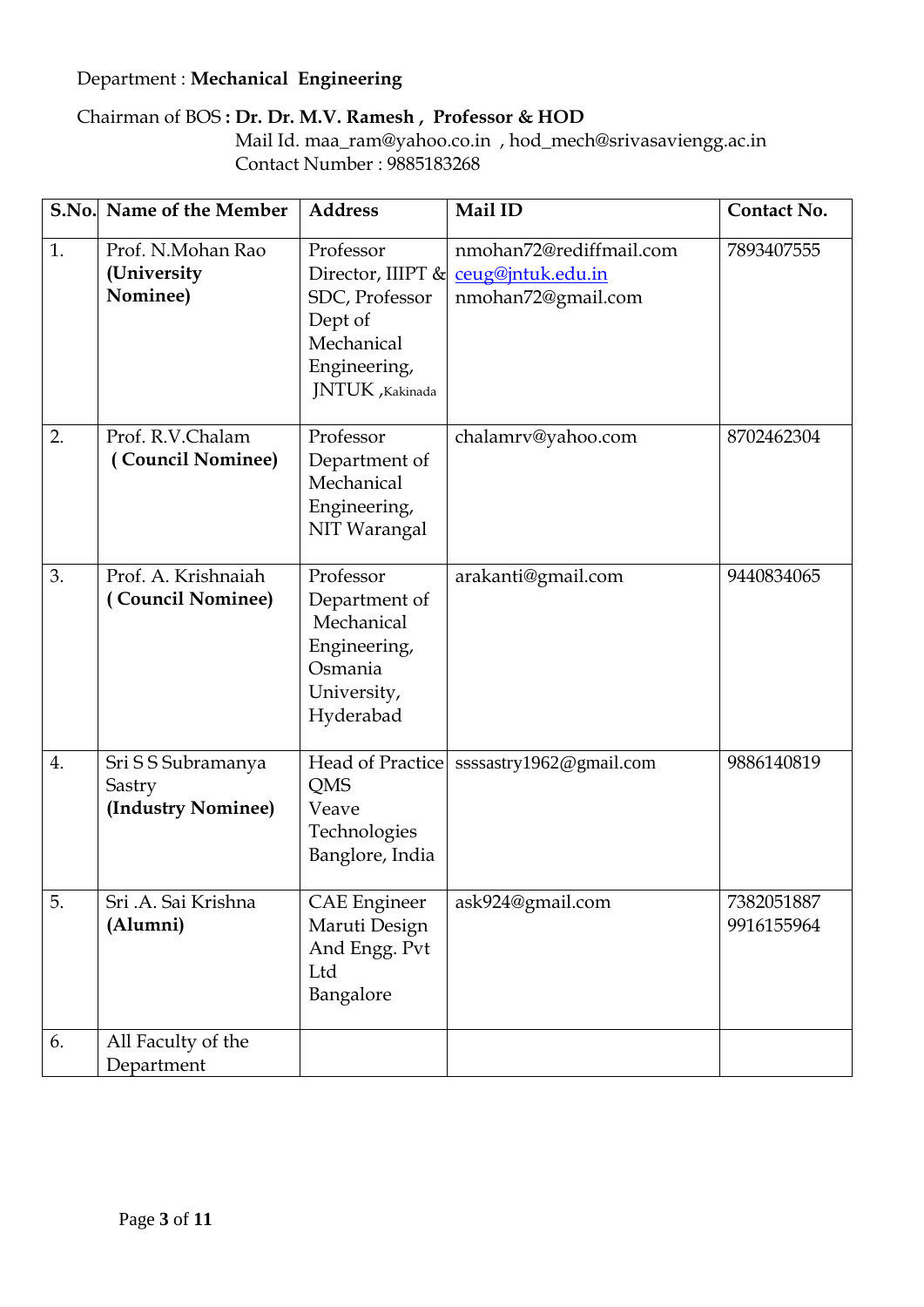#### Departments : **Electronics & Communication Engineering and Electronics & Communication Technology**

## Chairman of BOS **: Dr. E. Kusuma Kumari , Professor & HOD**

 Mail Id. hod\_ece@srivasaviengg.ac.in, [kusuma.madhu.ece@srivasaviengg.ac.in,](mailto:kusuma.madhu.ece@srivasaviengg.ac.in)

Contact Number : 9490251662

|    | S.No. Name of the Member                        | <b>Address</b>                                                                                                 | Mail ID             | Contact No. |
|----|-------------------------------------------------|----------------------------------------------------------------------------------------------------------------|---------------------|-------------|
| 1. | Dr. B.T. Krishna<br>(University Nominee)        | Professor of<br>ECE,<br>UCEK, JNTUK                                                                            | tkbattula@gmail.com | 9848992922  |
| 2. | Prof.N.V.S.N. Sarma<br>(Council Nominee)        | Professor<br>Department of<br>Electronics and<br>Communication<br>Engineering,<br>NIT Warangal                 | sarma@nitw.ac.in    | 8702462412  |
| 3. | Prof. M. Venugopala<br>Rao<br>(Council Nominee) | Professor<br>Department of<br>Electronics and<br>Communication<br>Engineering,<br>KL University,<br>Vijayawada | mvgr03@gmail.com    | 9490442715  |
| 4. | Dr. M. Chakravarthy<br>(Industry Nominee)       | Scientist-'G'<br>Additional<br>Director,<br>Directorate of<br>Antenna<br>Technologies,<br>DLRL,<br>Hyderabad   | cv_mada@yahoo.co.in | 9490796232  |
| 5. | Sri Sunkavalli Siva<br>Kumar (Alumni)           | Sr. Engineer<br>Qualcomm<br>Bangalore                                                                          | n.siva61@gmail.com  | 8867382368  |
| 6. | All Faculty of the<br>Department                |                                                                                                                |                     |             |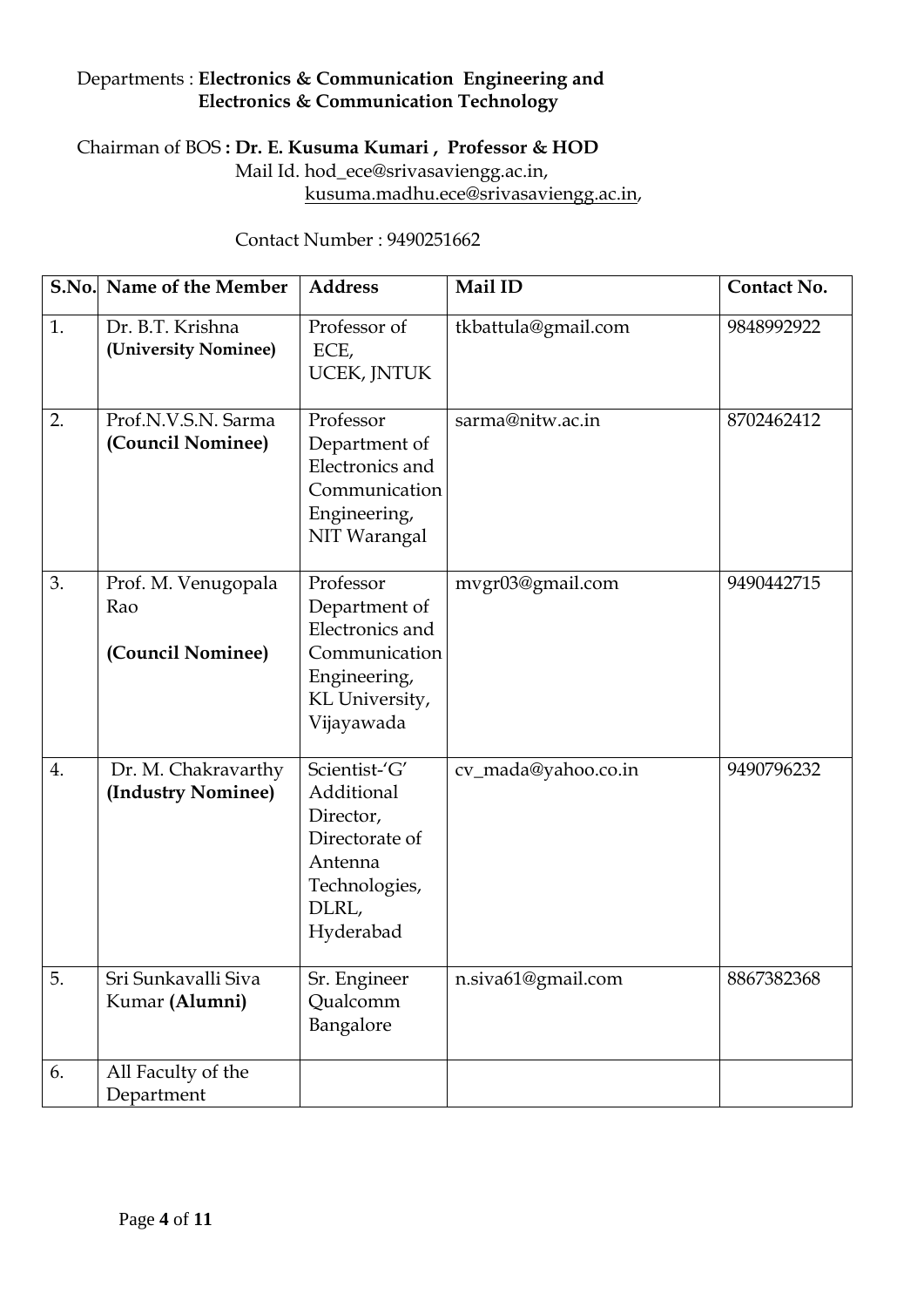#### Departments : **Computer Science & Engineering and**

#### **Computer Science & Technology**

Chairman of BOS **: Dr. D. Jaya Kumari , Professor & HOD** Mail Id. hod\_cse@srivasaviengg.ac.in, Contact Number : 9885066229

|    | S.No. Name of the Member                                | <b>Address</b>                                                                                                                     | Mail ID                           | <b>Contact No.</b> |
|----|---------------------------------------------------------|------------------------------------------------------------------------------------------------------------------------------------|-----------------------------------|--------------------|
| 1. | Dr.A.Krishna Mohan<br>(University Nominee)              | Professor<br>Dept of CSE,<br>UCEK, JNTUK                                                                                           | krishna.ankala@gmail.com          | 9640027540         |
| 2. | Dr. R.B.V. Subrahmany<br>am<br>(Council Nominee)        | Professor<br>Department of<br>Computer<br>Science and<br>Systems<br>Engineering,<br>NIT Warangal                                   | rbvs66@gmail.com                  | 9490164984         |
| 3. | Prof. S. Pallam Setty<br>(Council Nominee)              | Professor<br>Department of<br>Computer<br>Science and<br>Systems<br>Engineering,<br>AU College of<br>Engineering,<br>Visakhapatnam | drspsetty@gmail.com               | 9949919369         |
| 4. | Sri Srinivasa Raju<br>Vuppalapati<br>(Industry Nominee) | Senior<br>Consultant,<br><b>MSRIT</b> Solutions<br>Hyderabad                                                                       | rajuvs1974@gmail.com              | 7032795678         |
| 5. | Sri E. Rambabu<br>(Alumni)                              | Micro Focus<br>Member of<br><b>Technical Staff 2</b><br>Bangalore                                                                  | rambabu.eedala@<br>microfocus.com | 9901906529         |
| 6. | All Faculty of the<br>Department                        |                                                                                                                                    |                                   |                    |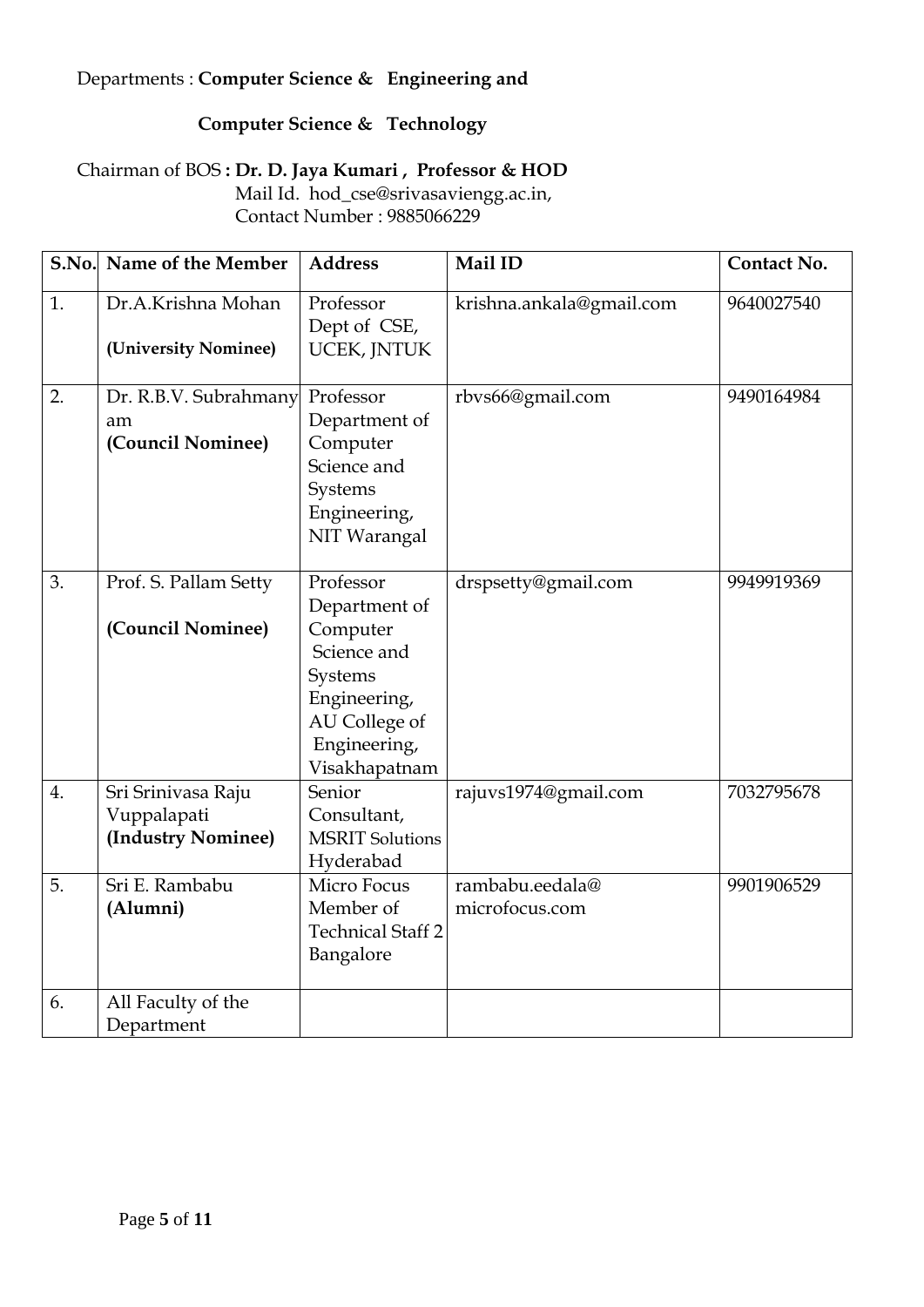#### Departments : **Computer Science & Engineering (AI) and Artificial Intelligence & Machine Learning**

| Chairman of BOS: Dr. D. Jaya Kumari, Professor & HOD |
|------------------------------------------------------|
| Mail Id. hod_cse@srivasaviengg.ac.in,                |
| Contact Number: 9885066229                           |

| S.No. | Name of the Member                                | <b>Address</b>                                                                                             | Mail ID                                                | Contact No. |
|-------|---------------------------------------------------|------------------------------------------------------------------------------------------------------------|--------------------------------------------------------|-------------|
| 1.    | Dr. D. Haritha<br>(University Nominee)            | Professor of CSE<br>UCEK,<br><b>JNTUK</b>                                                                  | harithadasari9@yahoo.com                               | 9440810901  |
| 2.    | Dr. K. Venkata Rao<br>(Council Nominee)           | Professor<br>Department of<br>CS&SE,<br>Dean, AA<br>Andhra University<br>Visakhapatnam                     | professor_venkat@yahoo.com                             | 8008683906  |
| 3.    | Dr. Nagesh Bhattu<br>Sristy,<br>(Council Nominee) | Asst. Prof.,<br>CSE Dept.,<br>National<br>Institute of<br>Technology,<br>Andhra Pradesh                    | nageshbhattu@nitandhra.ac.in                           | 9492744679  |
| 4.    | Sri. Raju Mbm<br>(Industry Nominee)               | Head,<br>Strategic<br>Initiatives And Isu<br>/ Branch<br>Operations<br>Tata Consultancy<br><b>Services</b> | raju.mbm@tcs.com                                       |             |
| 5.    | Sri. M Jnana Surya<br>Prakasha Rao<br>(Alumni)    | <b>BI</b> Technical<br>Consultant<br>Pragmasys<br>consulting LLP<br>Gurgaon                                | surya.prakash@pragmasys.in,<br>sprakash.jspl@gmail.com | 9948888340  |
| 6.    | Sri. T. Vinay Kumar                               | <b>Director</b><br>XpertBridge,<br>Hyderabad                                                               | vinaykumarvk@gmail.com                                 | 9885313991  |
| 7.    | All Faculty of the<br>Department                  |                                                                                                            |                                                        |             |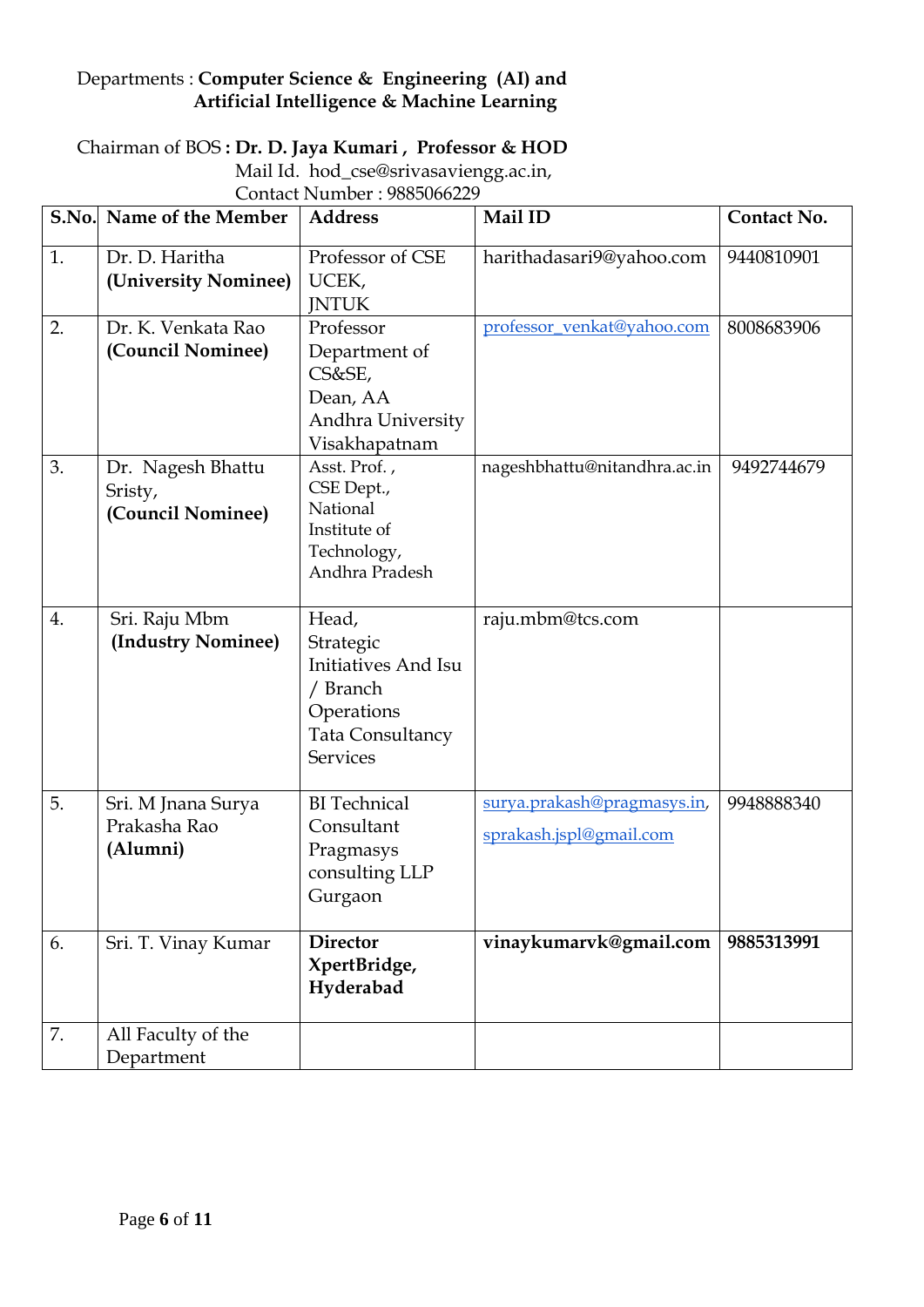#### **Department : Basic Sciences and Humanities ( Mathematics)**

Chairman of BOS **: Sri. N. Raja Sekhar , Assoc. Professor & HOD, BS&H** Mail Id. hod\_bsh@srivasaviengg.ac.in

 rajasekhar. nanubolu@srivasaviengg.ac.in Contact Number : 9885739808

| S.No.            | Name of the Member                                    | <b>Address</b>                                                              | Mail ID                                        | Contact No. |
|------------------|-------------------------------------------------------|-----------------------------------------------------------------------------|------------------------------------------------|-------------|
| 1.               | Prof. G.V.S.R.<br>Deekshitulu<br>(University Nominee) | Professor<br>Dept of<br>Mathematics,<br>UCEK, JNTUK                         | deekshitulu_g@yahoo.com<br>dixitgvsr@gmail.com | 9849214404  |
| 2.               | Prof. Y.N.Reddy<br>(Council Nominee)                  | Professor<br>Dept of<br>Mathematics,<br>NIT, Warangal                       | ynreddy@nitw.ac.in                             | 8702462803  |
| 3.               | Dr. K.K.M. Sarma<br>(Council Nominee)                 | Professor of<br><b>Mathematics</b><br>Andhra<br>University<br>Visakhapatnam | sarmakmkandala@yahoo.in                        | 9949861442  |
| $\overline{4}$ . | Dr. T.S.R Murthy<br>(Academician)                     | Dept of<br>Mathematics,<br>SVEC W,<br><b>BVRM</b>                           | hodbs@svecw.edu.in                             | 9440240530  |
| 5.               | All Faculty of the<br>Department                      |                                                                             |                                                |             |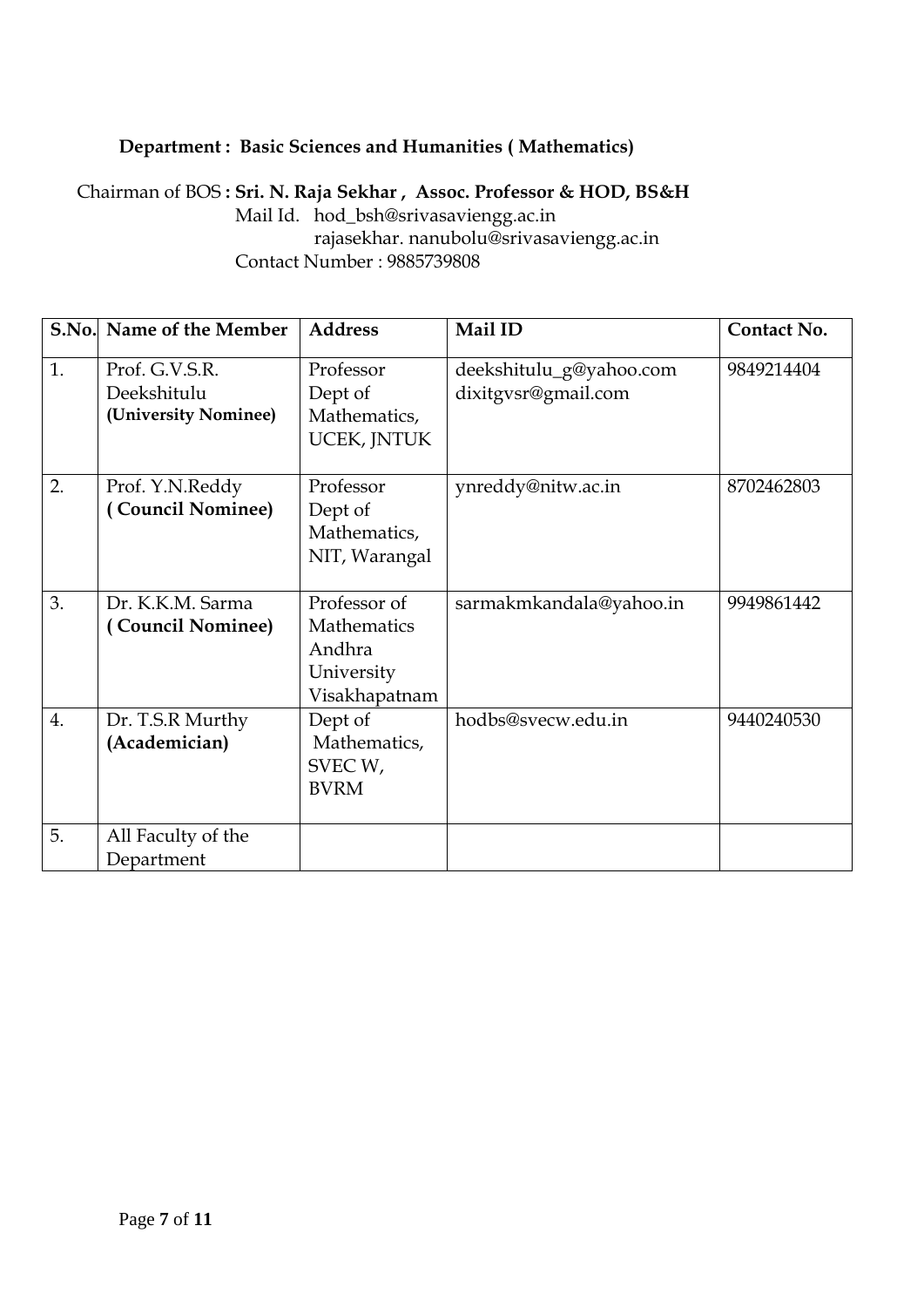#### **Department**: **Basic Sciences and Humanities (English)**

#### **Chairman of BOS : Dr. T. Sujani , Assoc. Prof. & Section Head, English**

 Mail Id: sujani.tata@srivasaviengg.ac.in Contact Number : 9908568468, 6302004198

|                  | S.No. Name of the Member                     | <b>Address</b>                                                                                                                        | Mail ID                             | Contact No. |
|------------------|----------------------------------------------|---------------------------------------------------------------------------------------------------------------------------------------|-------------------------------------|-------------|
| 1.               | Dr. V. Rama Devi<br>(University Nominee)     | Professor of<br>English<br>Sri Vishnu<br>Institute of<br>Technology,<br>Bhimavaram                                                    |                                     | 9440218717  |
| 2.               | Dr. D. Kesava Rao<br>(Council Nominee)       | Professor of<br>English, NIT<br>Warangal                                                                                              | kesavads@gmail.com                  | 8702462822  |
| 3.               | Prof. K. Sree<br>Ramesh<br>(Council Nominee) | Professor<br>of English and<br>Principal<br>College of<br>Arts &<br>Commerce<br>Adikavi<br>Nannaya<br>University<br>Rajamahendravaram | ramesh.khotti@fulbrightmail.<br>org | 7093008471  |
| $\overline{4}$ . | All Faculty of the<br>Department             |                                                                                                                                       |                                     |             |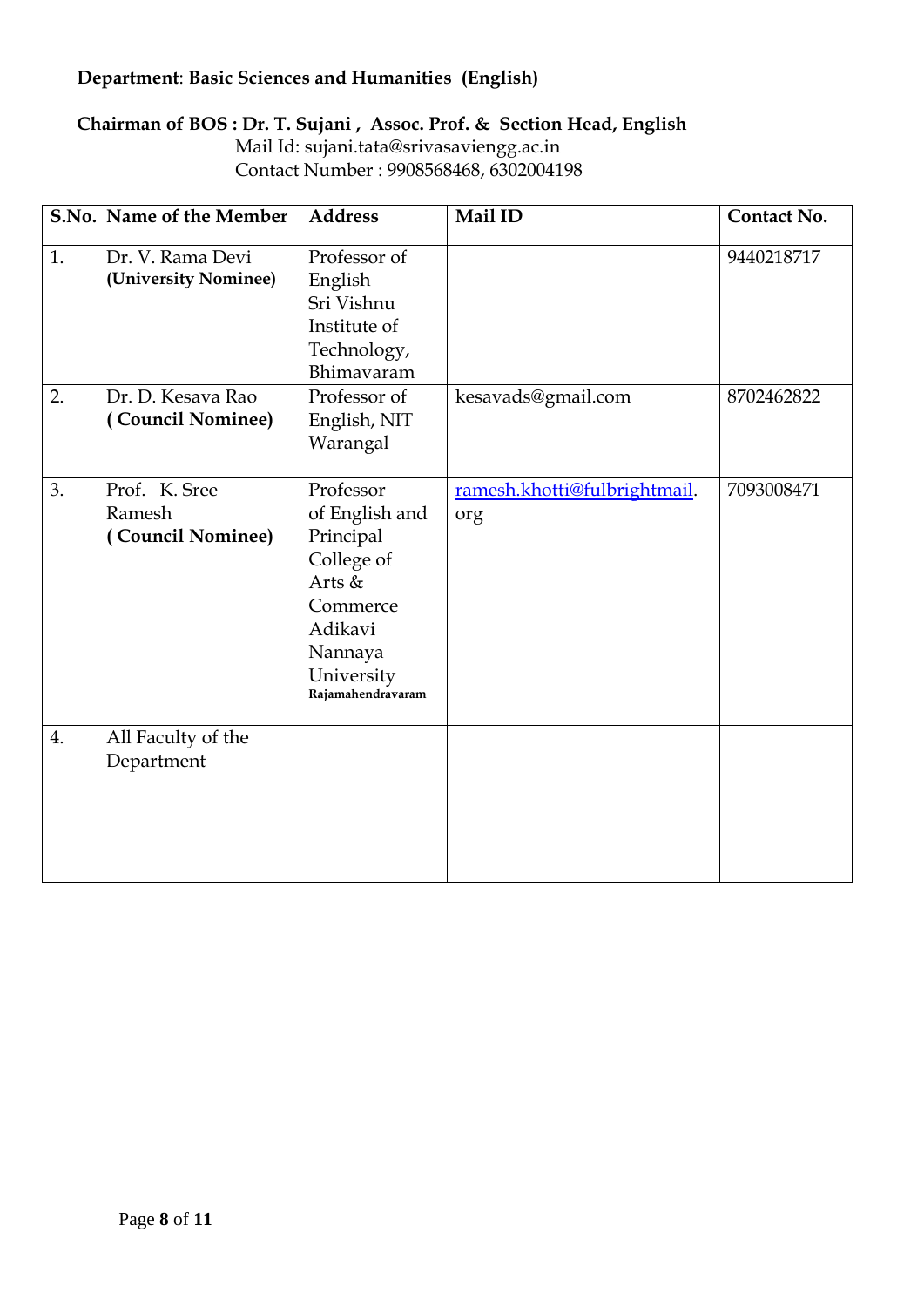## **Department : Basic Sciences and Humanities ( Physics)**

## **Chairman of BOS : Dr. K. Jagadeesh , Sr. Asst. Prof. & Section Head , Physics**

 Mail Id. jagadeesh.kantamsetti@srivasaviengg.ac.in Contact Number : 7306555333

| S.No.            | Name of the Member                          | <b>Address</b>                                                                   | Mail ID                  | Contact No. |
|------------------|---------------------------------------------|----------------------------------------------------------------------------------|--------------------------|-------------|
| 1.               | Prof.G.Padmaja Rani<br>(University Nominee) | Professor<br>Dept of UCEK,<br>Kakinada                                           | padmajaranig@yahoo.co.in | 9440463002  |
| 2.               | Prof. S.V.S.R. Reddy<br>(Council Nominee)   | Professor<br>Dept of Physics,<br>NIT Warangal                                    | svsr@nitw.ac.in          | 9491065004  |
| 3.               | Dr.P.S.V.Subba Rao<br>(Council Nominee)     | Asst.Prof.,<br>Department of<br>Physics<br>Andhra<br>University<br>Visakhapatnam | raopsvs@rediffmail.com   | 9885073345  |
| $\overline{4}$ . | Dr. Ch. V. Srinivas<br>(Academician)        | Dept of Physics,<br>SVCE W,<br><b>BVRM</b>                                       | drsvchitta@gmail.com     | 9441452900  |
| 5.               | All Faculty of the<br>Department            |                                                                                  |                          |             |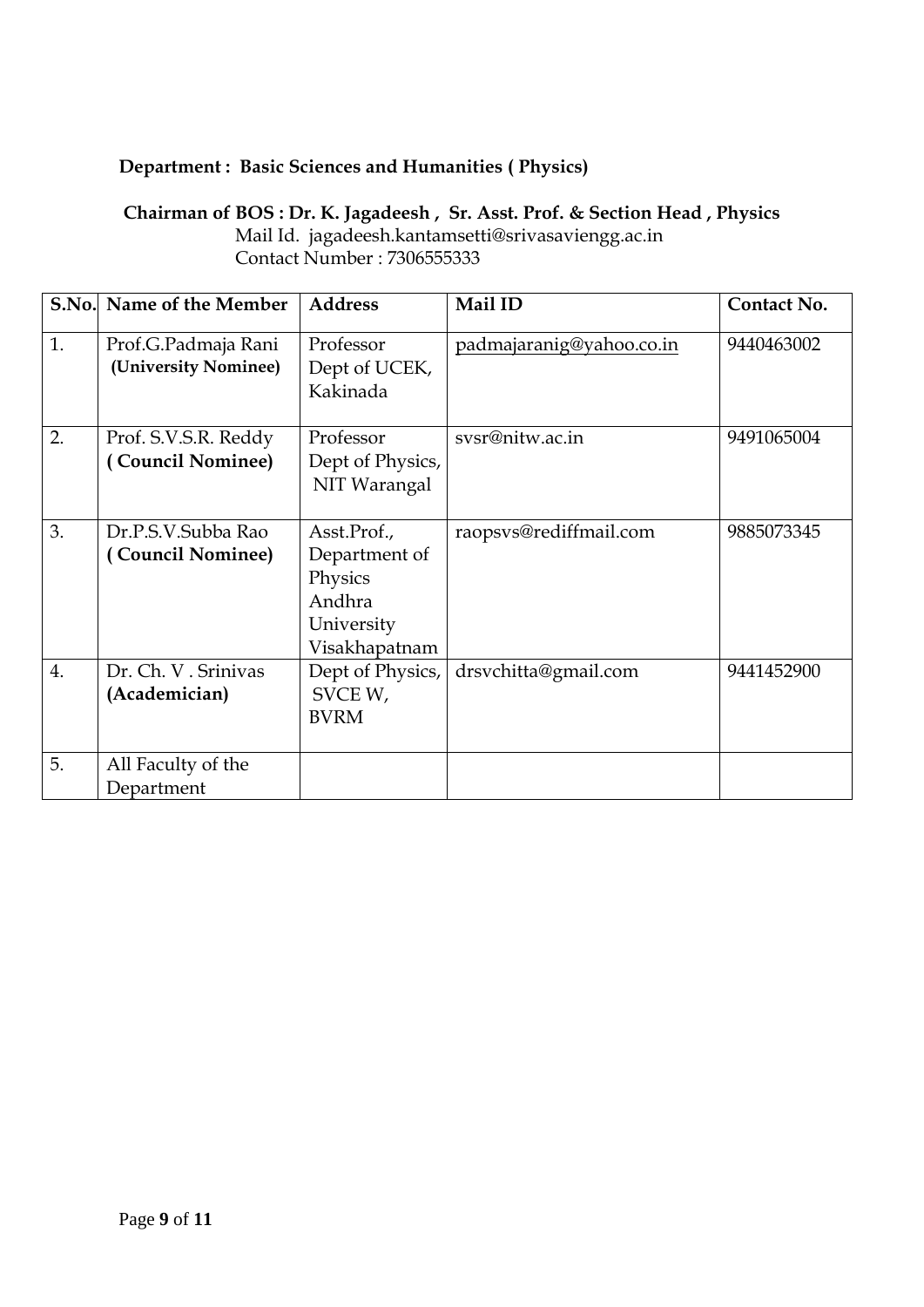## **Department : Basic Sciences and Humanities (Chemistry)**

#### **Chairman of BOS : Ms. S.S.V. Sumalatha , Asst. Prof. & Section Head, Chemistry**

 Mail Id. [sumalatha.sagi@srivasaviengg.ac.in,](mailto:sumalatha.sagi@srivasaviengg.ac.in) sagisumalatha@gmail.com Contact Number : 9492918019

|                  | S.No. Name of the Member                  | <b>Address</b>                                                                     | Mail ID                      | Contact No. |
|------------------|-------------------------------------------|------------------------------------------------------------------------------------|------------------------------|-------------|
| 1.               | Dr. S. Satya Veni<br>(University Nominee) | Asst. Prof. of<br>Chemistry,<br>UCEK, JNTUK                                        | dr.satyapurna@gmail.com      | 9052683532  |
| 2.               | Dr.Amarendar Reddy<br>(Council Nominee)   | Asst. Prof.,<br>School of Science,<br>NIT-AP.                                      | amarendar@nitandhra.ac.in    | 7893702344  |
| 3.               | Dr. G. Rambabu<br>(Council Nominee)       | Assoc. Prof.<br>Sri Vidyaniketan<br>Engg. College(A)<br>Tirupathi                  | rambabu_sita@yahoo.com       | 9966749269  |
| $\overline{4}$ . | Prof. A. Ratnakar<br>(Academician)        | Professor<br>Dept of<br>Chemistry<br>VR Siddhartha<br>Engg. College,<br>Vijayawada | drabbineniratnakar@gmail.com | 9490958290  |
| 5.               | All Faculty of the<br>Department          |                                                                                    |                              |             |